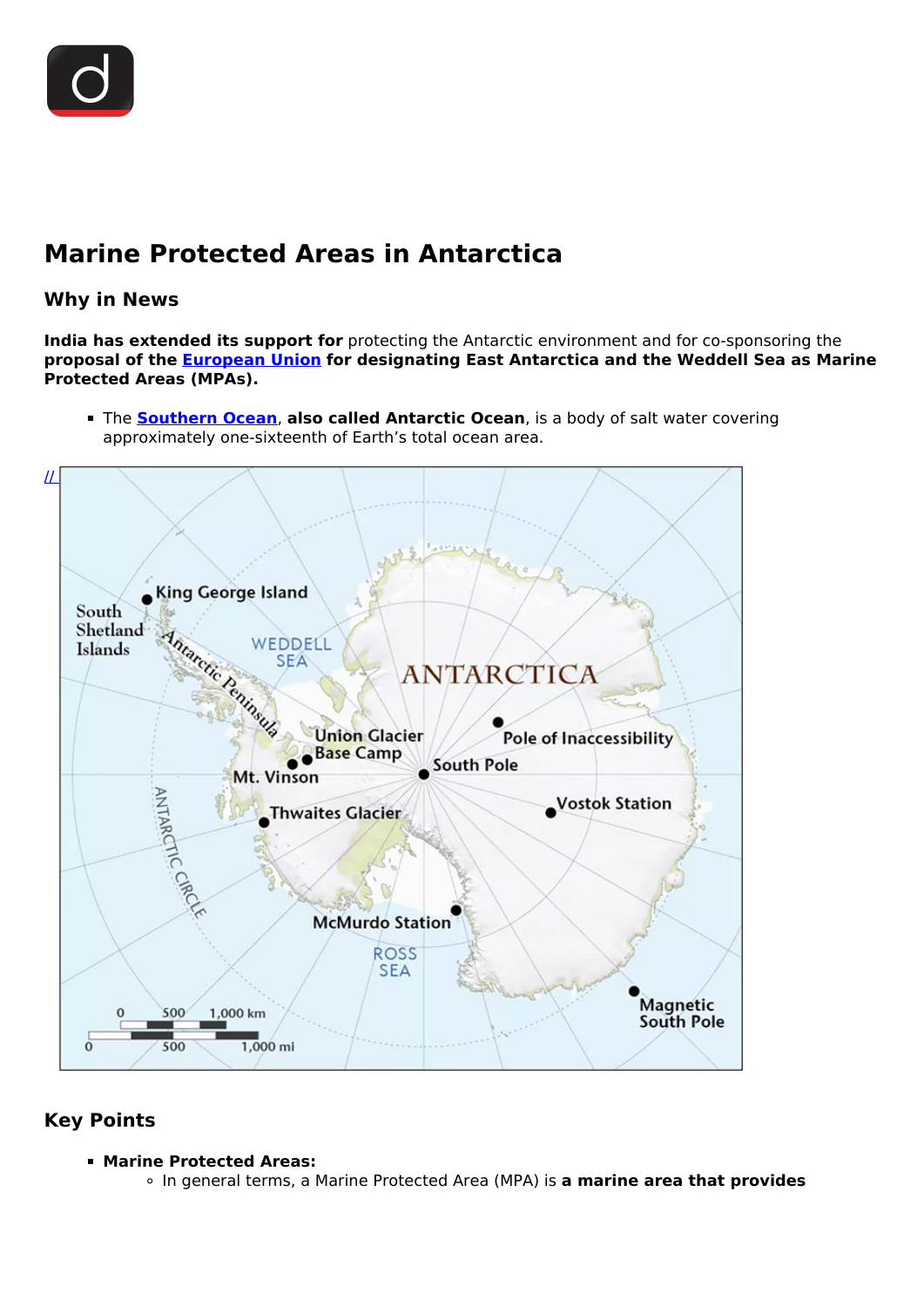**protection for all or part of the natural resources it contains.**

- Within an MPA, **certain activities are limited, or entirely prohibited**, to meet specific conservation, habitat protection, ecosystem monitoring or fisheries management objectives.
- MPAs **do not necessarily exclude fishing, research or other human activities;** in fact, many MPAs are multi-purpose areas.
- The **Commission for the Conservation of Antarctic Marine Living Resources (CCAMLR) has agreed a framework** that describes the objectives and requirements for establishing MPAs.
- **MPAs in Antarctica:**
	- Currently, only 5% of the Southern Ocean is protected. MPAs were **established in the South Orkney Islands in 2009 and the Ross Sea region in 2016.**
	- **Another three proposals** for MPAs are being considered for **East Antarctica, the Weddell Sea, and the Antarctic Peninsula.**
	- MPA proposals are driven by conservation and sustainable utilization principles and adhering to the global cooperation frameworks (such as **[Sustainable Development](/to-the-points/paper3/sustainable-development-3) [Goals](/to-the-points/paper3/sustainable-development-3)**, **[UN Decade of Oceans](/daily-updates/daily-news-analysis/international-day-for-biological-diversity)**, **[Convention on Biodiversity](/daily-updates/daily-news-analysis/post-2020-global-biodiversity-framework#:~:text=The%20Convention%20on%20Biological%20Diversity,It%20has%203%20main%20objectives%3A&text=The%20sustainable%20use%20of%20the,the%20utilization%20of%20genetic%20resources.)**, etc.)
		- **India is a signatory** to these conventions or agreements.
	- o India urged the **[Commission for the Conservation of Antarctic Marine Living](/daily-updates/daily-news-analysis/antarctic-ocean-sanctuary) [Resources \(CCAMLR\)](/daily-updates/daily-news-analysis/antarctic-ocean-sanctuary)** [m](/daily-updates/daily-news-analysis/antarctic-ocean-sanctuary)ember countries to ensure that India remains associated with the formulation, adaptation and implementation mechanisms of these MPAs in future.
- **Need to Establish MPAs**:
	- The health of the Southern Ocean is driven by changes to the ocean itself such as:
		- Ocean **Acidification**
		- **Changes in sea-ice concentration**
		- Events triggered by climate change such as **[heat waves](/daily-updates/daily-news-analysis/heat-waves) and extreme weather.**
	- These changes **affect the marine ecosystem and species of the Antarctic region**.
	- Further, in response to these impacts, the threat of **new and invasive species in the Southern Ocean** is growing and endemic marine species like **penguins are experiencing a historic die-off.**
	- Apart from this there is a rapid increase in melting of glaciers in Antarctica . For example, **[Thwaites Glacier](/daily-updates/daily-news-analysis/melting-of-thwaites-glacier)**.
	- Studies show that **MPAs can help vulnerable ecosystems build resilience to climate change** by eliminating additional stresses such as fishing.
	- In addition, their relatively undisturbed waters **provide a natural laboratory** for studying how intact marine ecosystems react to a warming and acidifying ocean.
- **About Convention on the Conservation of Antarctic Marine Living Resources (CCAMLR):**
	- CCAMLR is a **multilateral response** to concerns that **unregulated increases in krill catches in the Southern Ocean** could be detrimental for Antarctic marine ecosystems particularly for seabirds, seals, whales and fish that depend on krill for food.
	- CCAMLR was established by **international convention in 1982** with the objective of conserving Antarctic marine life.
	- An important feature of CCAMLR is the **ecosystem approach** to conservation, requiring that the effects on the ecosystem must be taken into account in managing the harvesting of marine resources.
	- It's **Secretariat is located in Hobart, Tasmania, Australia.**

#### **India's Antarctic Missions**

- India is expanding its infrastructure development in Antarctica.
- The newest base commissioned in 2015 is **Bharati**.
- India is rebuilding its second station, Maitri, to make it bigger and last for at least 30 more years.
- **Dakshin Gangotri**, the first Indian base established in 1984, has weakened and become just a supply base.

#### **Antarctic Treaty System**

There are few related agreements that make up the Antarctic treaty system. They are as follows: The **Protocol on Environmental Protection to the Antarctic Treaty** (Madrid, 1991)